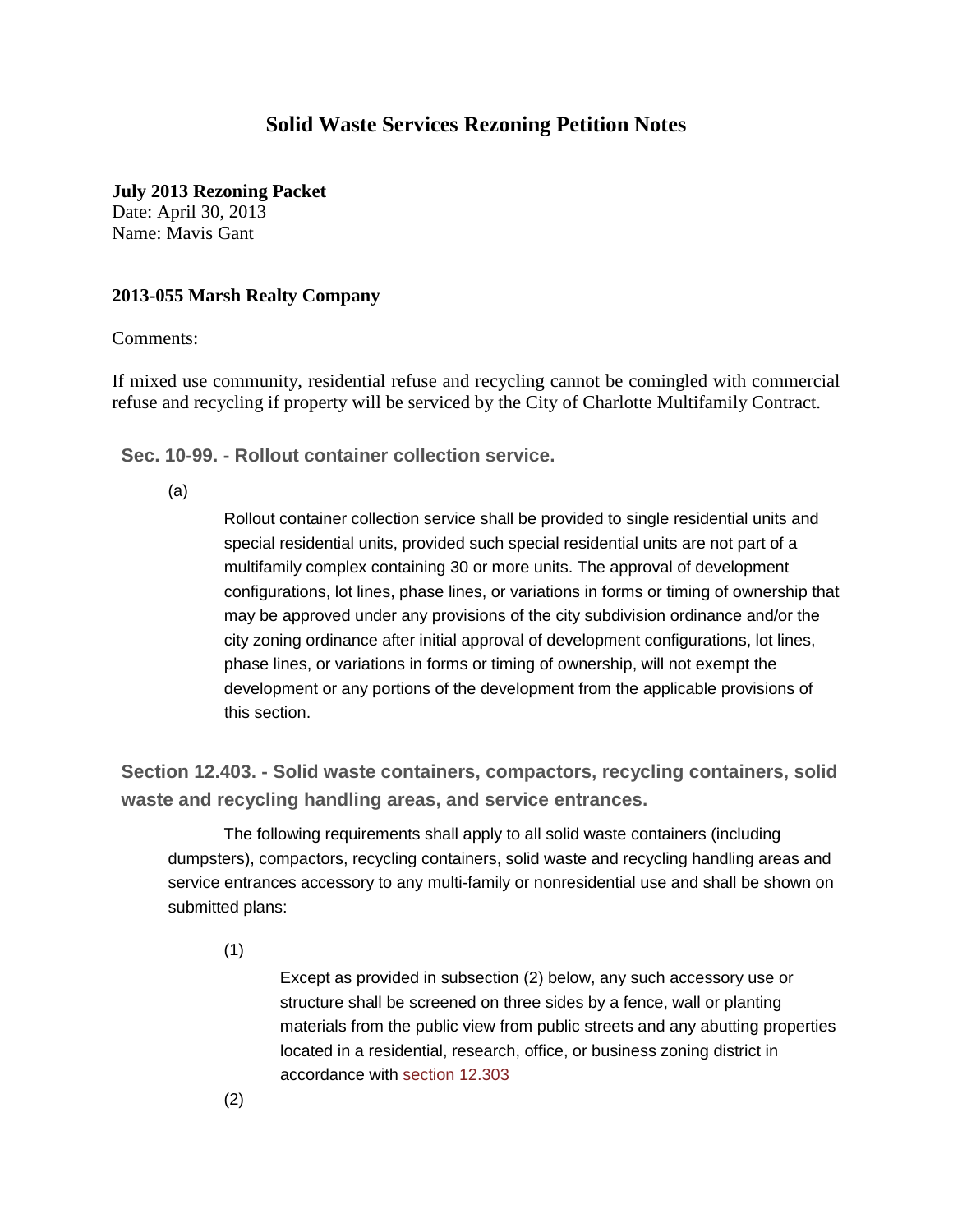Screening in accordance with [section](http://library.municode.com/HTML/19970/level4/PTIICOOR_APXAZO_CH12DESTGEAP_PT3BUSC.html#PTIICOOR_APXAZO_CH12DESTGEAP_PT3BUSC_S12.303SCRE) 12.303 shall not be required where any buffer, as set out in section [12.302,](http://library.municode.com/HTML/19970/level4/PTIICOOR_APXAZO_CH12DESTGEAP_PT3BUSC.html#PTIICOOR_APXAZO_CH12DESTGEAP_PT3BUSC_S12.302BURE) separates such accessory uses and structures from the public street or abutting property.

(3)

All uses. When a recycling container is placed on a property permitted before October 17, 2001, the minimum number of parking spaces required by these regulations may be reduced by up to three (3) spaces for each recycling container, if necessary, to provide space for the location and servicing of the recycling container. This provision is included in these regulations to allow existing uses or uses for which building permits have been obtained prior to the date set forth above to place recycling containers on the property without the location of such recycling containers creating a violation of these regulations.

Residential uses only. When a solid waste container or compactor is placed on a property permitted before October 17, 2001, the minimum number of parking spaces required by these regulations may be reduced by up to three (3) spaces for each compactor and two (2) spaces for each solid waste container if necessary, to provide space for the location and servicing of the compactor and solid waste containers. [This provision is included in these regulations to allow existing uses or uses for which building permits have been obtained prior to the date set forth above to place compactors, and/or solid waste containers on the property without the location of such compactors and/or solid waste containers creating a violation of these regulations.]

(4)

All non-residential uses that are permitted after October 17, 2001, shall be required to set aside space for recycling and solid waste containers. Equal space shall be allocated for both recycling and solid waste containers. Space for each of these containers shall be indicated on the submitted plans even if containers are not proposed as the primary method of solid waste or recycling collection.

All multi-family complexes, which are permitted after October 17, 2001, shall be required to set aside space for recycling containers and solid waste containers used for the collection of solid waste as follows:

> Space for solid waste containers—At a minimum, space for an eight (8) cubic yard container per each thirty (30) units or eight (8) cubic yard compactor per each ninety (90) units. If there are less than thirty (30) units, no space allocation is required unless solid waste container service is the primary method of collection.

Space for recycling containers shall be allocated as follows: